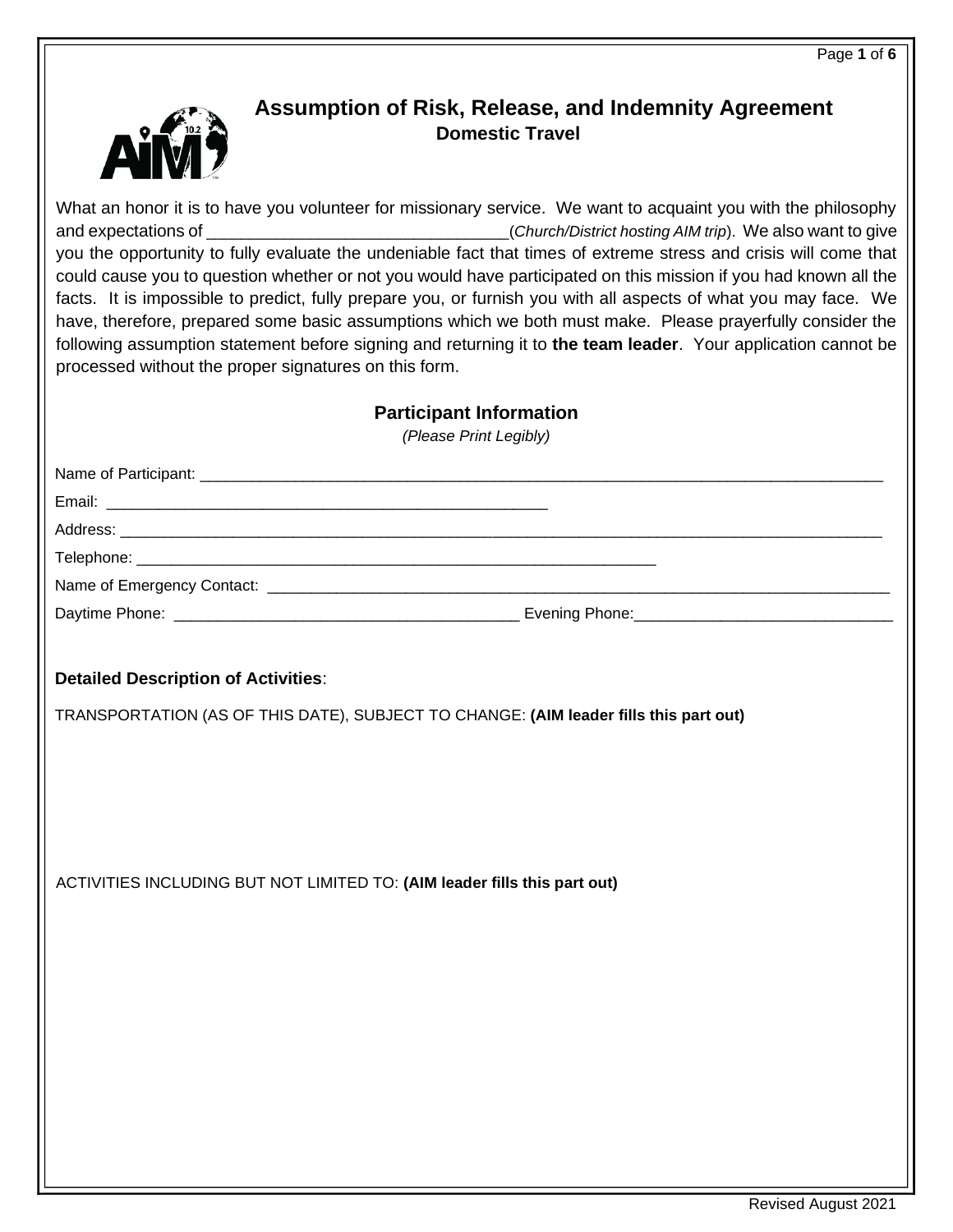DATES AND LOCATIONS OF ACTIVITIES: **(AIM leader fills this part out)**

# **WARNING REGARDING COVID-19**

I acknowledge the contagious nature of the Coronavirus/COVID-19 and that the CDC and many other public health authorities recommend practicing social distancing. I further acknowledge that

*(Church/District hosting AIM trip)* has put in place preventative measures to reduce the spread of the Coronavirus/COVID-19. I further acknowledge that \_\_\_\_\_\_\_\_\_\_\_\_\_\_\_\_\_\_\_\_\_\_\_\_\_\_\_\_\_\_\_\_\_\_(*Church/District hosting AIM trip)* cannot guarantee that I will not become infected with the Coronavirus/Covid-19. I understand that the risk of becoming exposed to and infected by the Coronavirus/COVID-19 may result from the actions, omissions, or negligence of myself and others, including, but not limited to, **we are also including** to the *(Church/District hosting AIM trip)* and its employees and staff. I voluntarily seek to participate in the above travel and activities and acknowledge that I am increasing my risk to exposure to the Coronavirus/COVID-19. I acknowledge that I am solely responsible for compliance with all applicable precautionary measures of my state and local health agencies, and the CDC.

Under Missouri law, any individual entering the premises or engaging the services of the business waives all civil liability against the individual or entity for any damages based on inherent risks associated with an exposure or potential exposure to COVID-19, except for recklessness or willful misconduct.

IN CONSIDERATION of my acceptance as a volunteer on the missionary trip in cooperation with \_\_\_\_\_\_\_\_\_\_\_\_\_\_\_\_\_\_\_\_\_\_\_\_\_\_\_ *(Church/District hosting AIM trip)*, and other considerations the sufficiency of which is acknowledged, represent and agree that:

I attest and certify that I am physically fit and have no medical conditions that would prevent me from participating in the above-referenced event.

I am aware of the hazards and risks to my person and property associated with serving in a missions capacity, such hazards and risks including but not being limited to injury; increased stress; accident; disease (including Coronavirus/COVID-19); inadequate medical services and supplies; death; criminal acts; natural disasters; weather conditions; risks of traveling to or from destinations. I recognize that I may be subjected to potential risks, illnesses, injuries, and even death. I have made my own investigation of these risks, understand these risks, and assume them knowingly and willingly. I further recognize that such risks have always been associated with missionary service. (2 Corinthians 11:23-28)

I also acknowledge that in working, living and traveling in cities, I may experience problems associated with urban living, including increased crime, pollution, high population density or standards of living and health standards that are different from those to which I am accustomed. I acknowledge that it is my responsibility to take every precaution to safeguard my health and to protect my personal belongings from damage or theft. I acknowledge that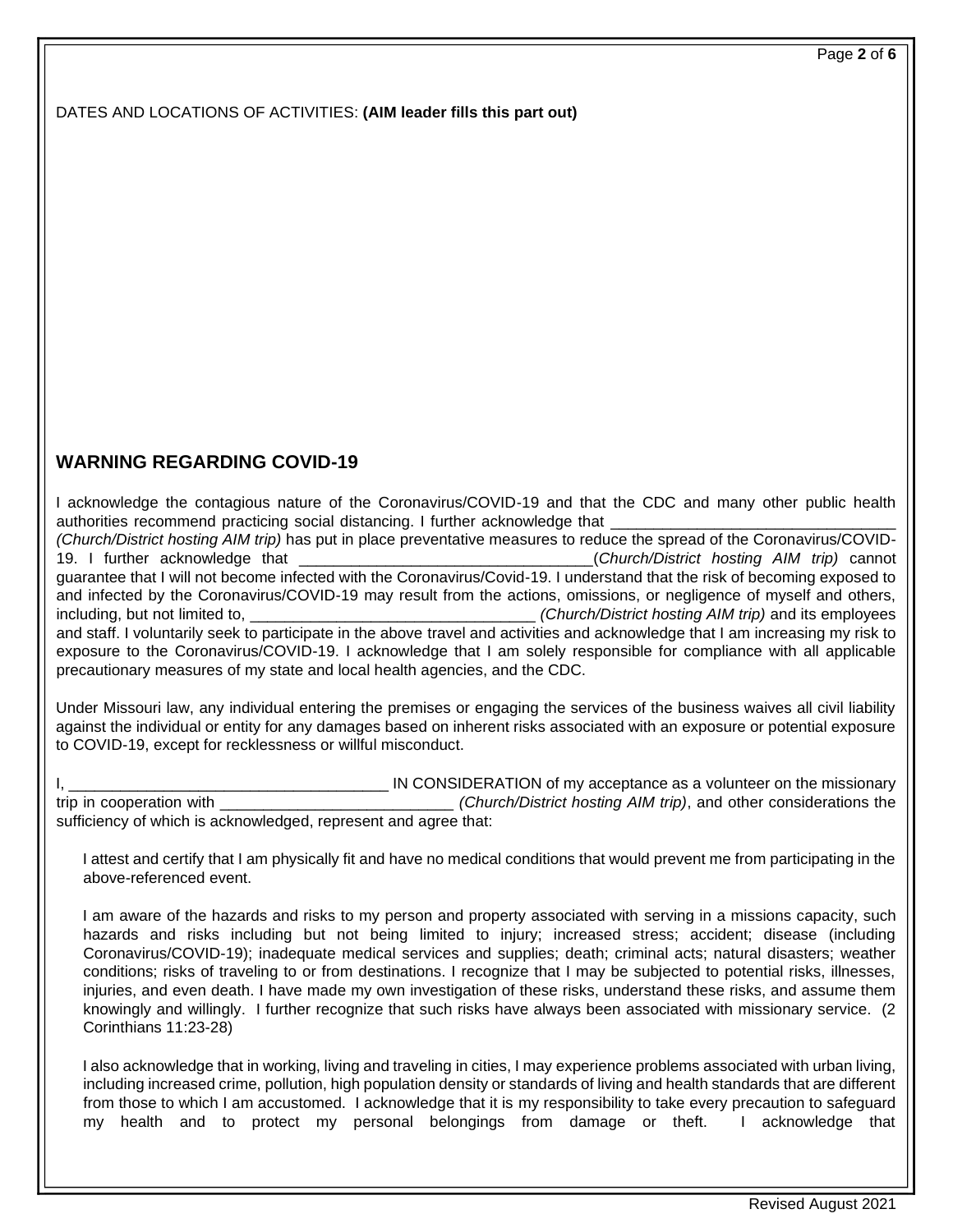\_\_\_\_\_\_\_\_\_\_\_\_\_\_\_\_\_\_\_\_\_\_\_\_\_\_\_\_ *(Church/District hosting AIM trip)* recommends that I never travel alone, particularly at night. Being alone, especially at night, may present additional danger to my safety and well-being.

I understand and agree that if, during my participation in the above-described activities, the travel leader learns that I am experiencing serious health problems, have suffered an injury, or am otherwise in a situation that raises significant health and safety concerns, then the travel leader may contact the person whose name I have provided as my "emergency contact." I understand that the travel leader ordinarily will not initiate such contact without first having a discussion with me.

# **1. GENERAL RELEASE AND ASSUMPTION OF RISK:**

**KNOWING THE RISKS DESCRIBED ABOVE, I AGREE, ON BEHALF OF MY FAMILY, HEIRS, AND PERSONAL REPRESENTATIVES, TO ASSUME ALL THE RISKS AND RESPONSIBILITIES SURROUNDING MY PARTICIPATION IN THE ABOVE-DESCRIBED ACTIVITIES, BOTH KNOWN AND UNKNOWN. TO THE MAXIMUM EXTENT ALLOWED BY LAW, I RELEASE, HOLD HARMLESS, AND AGREE TO INDEMNIFY \_\_\_\_\_\_\_\_\_\_\_\_\_\_\_\_\_\_\_\_\_\_\_\_\_\_\_\_\_\_\_** *(CHURCH/DISTRICT HOSTING AIM TRIP)***, THE GENERAL COUNCIL OF THE ASSEMBLIES OF GOD, AND IT'S AFFILIATED MINISTRIES, AND ANY ASSEMBLIES OF GOD CHURCH AND/OR DISTRICT COUNCIL, AND ANY ASSEMBLIES OF GOD SCHOOL, COLLEGE OR UNIVERSITY, AND THEIR OFFICERS, DIRECTORS, EMPLOYEES, VOLUNTEERS, AND AGENTS, FROM AND AGAINST ANY PRESENT OR FUTURE CLAIMS, LOSSES, LIABILITIES, COSTS AND EXPENSES FOR INJURY TO PERSON OR PROPERTY, OR FOR ANY OTHER DAMAGE, WHICH I MAY SUFFER, OR FOR WHICH I MAY BE LIABLE TO ANY OTHER PERSON, RELATED TO MY PARTICIPATING IN SAID ACVITIVITIES (INCLUDING PERIODS IN TRANSIT TO OR FROM MY DESTINATIONS), RESULTING FROM ANY CAUSE, INCLUDING BUT NOT LIMITED TO NEGLIGENCE ON MY PART OR ON THE PART OF ANY OF THE RELEASED PARTIES; PROVIDED THAT THIS RELEASE OF LIABILITY SHALL NOT APPLY TO GROSS NEGLIGENCE OR WILLFUL OR WANTON MISCONDUCT.** 

2. Insurance Election - I am aware of the hazards and risks to myself associated with serving in a mission's capacity. I further understand that \_\_\_\_\_\_\_\_\_\_\_\_\_\_\_\_\_\_\_\_\_\_\_\_\_\_\_\_\_\_\_\_\_\_ *(Church/District hosting AIM trip)* currently requires the insurance coverages summarized below, that the cost of the insurance is included with the trip, and that I am responsible for obtaining any additional insurance coverages that I consider necessary.

# **Mission Assure U.S. Travel / Special Events / Camps / Short Term Travel**



The General Council of the Assemblies of God is making a variety of travel insurance benefits available for you while participating in events sponsored and supervised by The General Council of the Assemblies of God or any church, and/or district council, school, seminary, college or university, or affiliated ministry of the Assemblies of God. Below is a brief overview of the travel insurance benefits being offered and contact information in the event of an emergency.

## **Who is eligible for coverage?**

Class **1**-Members of the Participating Organization engaged in a volunteer activity on or off premises, or sponsored activities off premises within the United States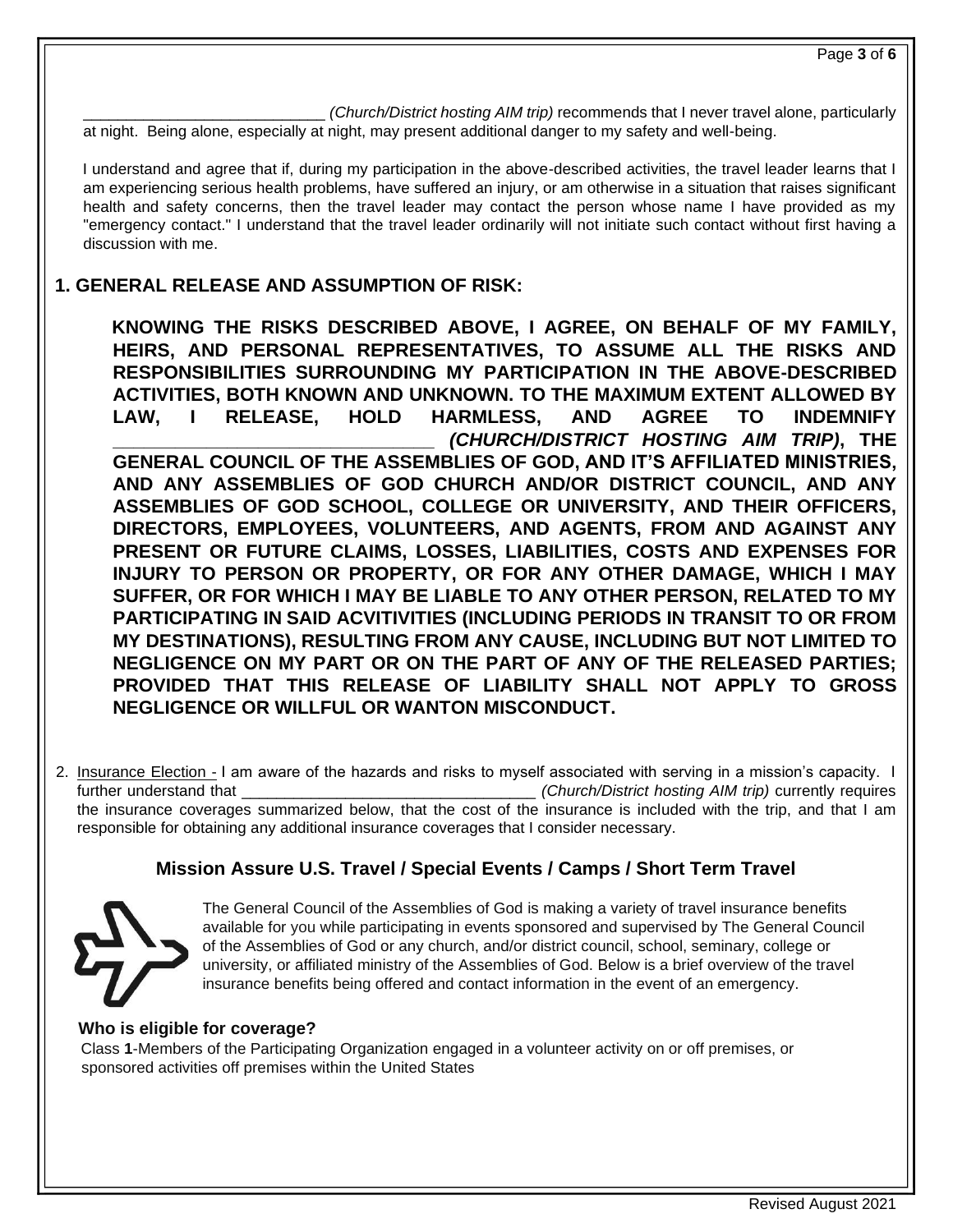### **What is covered?**

#### **Accidental Death & Dismemberment Benefits:**

If, within 365 days of a covered accident, injury results in any one of the losses shown, the benefit amount shown opposite the loss will be paid. If multiple losses occur, only one benefit amount-the largest- will be paid for all losses due to the same accident.

*Principal Sum* Class 1- \$10,000

| <b>Additional Accident Benefits:</b> |  |
|--------------------------------------|--|
|                                      |  |

| <b>Covered Loss</b>                                        | <b>Benefit Amount</b>        |
|------------------------------------------------------------|------------------------------|
| Life, Two or more<br>members, Loss of<br>use of Four Limbs | 100% of the Principal<br>Sum |
| Loss of use of Three                                       | 75% of the principal         |
| Limbs                                                      | sum                          |
| Loss of use of Two                                         | 67% of the Principal         |
| Limbs                                                      | Sum                          |
| One Member / Loss                                          | 50% of the Principal         |
| of use of One Limb                                         | Sum                          |
| <b>Thumb and Index</b>                                     | 25% of the Principal         |
| finger of Same Hand                                        | Sum                          |

Coma- 1% of Principal Sum per month up to 11 months and thereafter in a lump sum of 100% of the Principal Sum.

#### **Accident Medical Expense Benefits:**

If, within 60 days of a covered accident, injury results, we will pay up to your selected benefit maximum for covered expenses. Applies only if you are traveling inside your home country.

Class 1- \$25,000

#### **Sickness Expense Benefits:**

We will pay up to your selected benefit maximum for medically necessary expenses incurred for hospital and medical care, treatment or services within 90 days of a covered sickness. Class 1- \$2,500

We will pay benefits for covered expenses incurred within the Benefit Period as the result of Sickness when the covered person is participating in scheduled, supervised, and sponsored activities by you, including direct travel to and from such covered activities.

### **Additional Benefits**

|                                     | <b>Benefit Maximums</b>          |  |
|-------------------------------------|----------------------------------|--|
| <b>Family Reunion</b>               | \$2,500                          |  |
| <b>Emergency Medical Benefits</b>   | \$10,000                         |  |
| <b>Emergency Medical Evacuation</b> | 100% of covered expenses         |  |
| <b>Reparation of Remains</b>        | 100% of covered expenses         |  |
| Aggregate Limit                     | \$1,000,000 Per Covered Accident |  |

We will not pay benefits for any loss or injury that is caused by, or results from:

- Intentionally self-inflicted injury, while sane, (Applicable to Accidental Death and Dismemberment Benefit only)
- Suicide or attempted suicide, (Applicable to Accidental Death and Dismemberment Benefit only)
- War or any act of war, whether declared or not,
- A covered accident that occurs while on active duty service in the military, naval, or air force of any country or international organization. Upon our receipt of proof of service, we will refund any premium paid for this time. Reserve or National Guard active duty training is not excluded unless it extends beyond 31 days.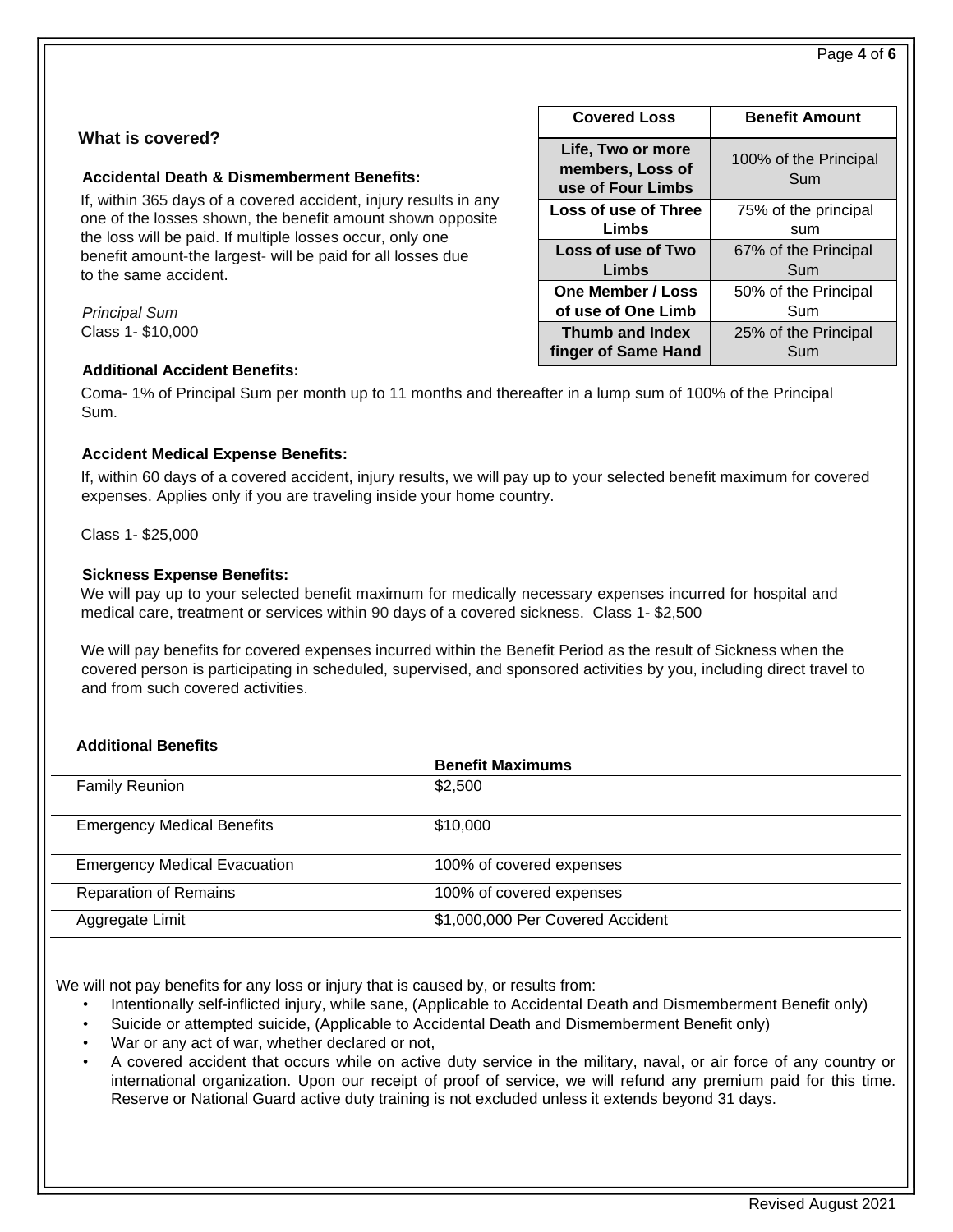- Sickness, disease, bodily or mental infirmity, bacterial or viral infection, or medical or surgical treatment thereof, except for any bacterial infection resulting from an accidental external cut or wound or accidental ingestion of contaminated food,
- Piloting or serving as a crewmember in any aircraft (except as provided by this proposal),
- Commission of, or attempt to commit, a felony,
- Eyeglasses, contact lenses, hearing aids, wheelchairs, braces, appliances, examinations, or prescriptions for them,
- Travel or activity outside the United States,
- Riding in any aircraft except as a fare-paying passenger on a regularly scheduled or charter airline,
- Commission of or active participation in a riot or insurrection,
- Injury paid by Workers' Compensation, Employer's Liability Laws, or similar occupational benefits,
- Injury or loss contributed to the use of any drugs or narcotic, except as prescribed by a doctor.

We will not pay Sickness Benefits for any loss, treatment, services or supplies resulting from, or contributed to by:

- Immunizations, services and supplies related to immunizations,
- Acupuncture, allergy, including allergy testing, or alopecia,
- Non-malignant warts, moles, lesions or acne,
- Care of corns and bunions.
- Sickness for which benefits are paid or payable under any workers' compensation or occupational disease law or act, or similar legislation,
- Submucous resection and/or other surgical correction for deviated nasal septum, other than for required treatment of acute purulent sinusitis,
- Eyeglasses, contact lenses, hearing aids, or prescriptions or examinations therefore radial keratotomy/Lasik surgery is not covered,
- Voluntary or elective abortion,
- Congenital birth defects,
- Elective treatment or elective surgery
- Routine physical examinations and dental care.

In addition to the general exclusions, we will not pay Accident Medical Expense Benefits for any loss, treatment, or services resulting from or contributed to by:

- Treatment by persons you employ or retain or by any immediate family member or member of the covered person's household.
- Treatment of sickness, disease, or infections except pyogenic infections or bacterial infections that result from the accidental ingestion of contaminated substances.
- Treatment of hernia, Osgood Schlatter disease, osteochondritis, appendicitis, osteomyelitis, cardiac disease or conditions, pathological fractures, congenital weakness, detached retina unless caused by an injury, or mental disorder or psychological or psychiatric care or treatment (except as provided in this proposal), whether or not caused by a covered accident.
- Pregnancy, childbirth, miscarriage, abortion, or any complications of any of these conditions.
- Mental and nervous disorders (except as provided in this proposal).
- Damage to or loss of dentures or bridges or damage to existing orthodontic equipment (except as specifically covered by this proposal).
- Expenses incurred for treatment of temporomandibular or craniomandibular joint dysfunction and associated myofascial pain (except as provided by this proposal).
- Injury covered by workers' compensation, employers' liability laws, or similar occupational benefits or while engaging in activity for monetary gain from sources other than you.
- Injury or loss contributed to using drugs unless administered by a doctor.

This insurance does not apply to the extent that trade or economic sanctions or other laws or regulations prohibit Us from providing insurance, including, but not limited to, the payment of claims.

## **Important Notice**

This information is a brief description of the important features of the insurance plan. It is not a contract of insurance. The terms and conditions of coverage are set forth in the policies issued in the state in which the policy was delivered. Complete